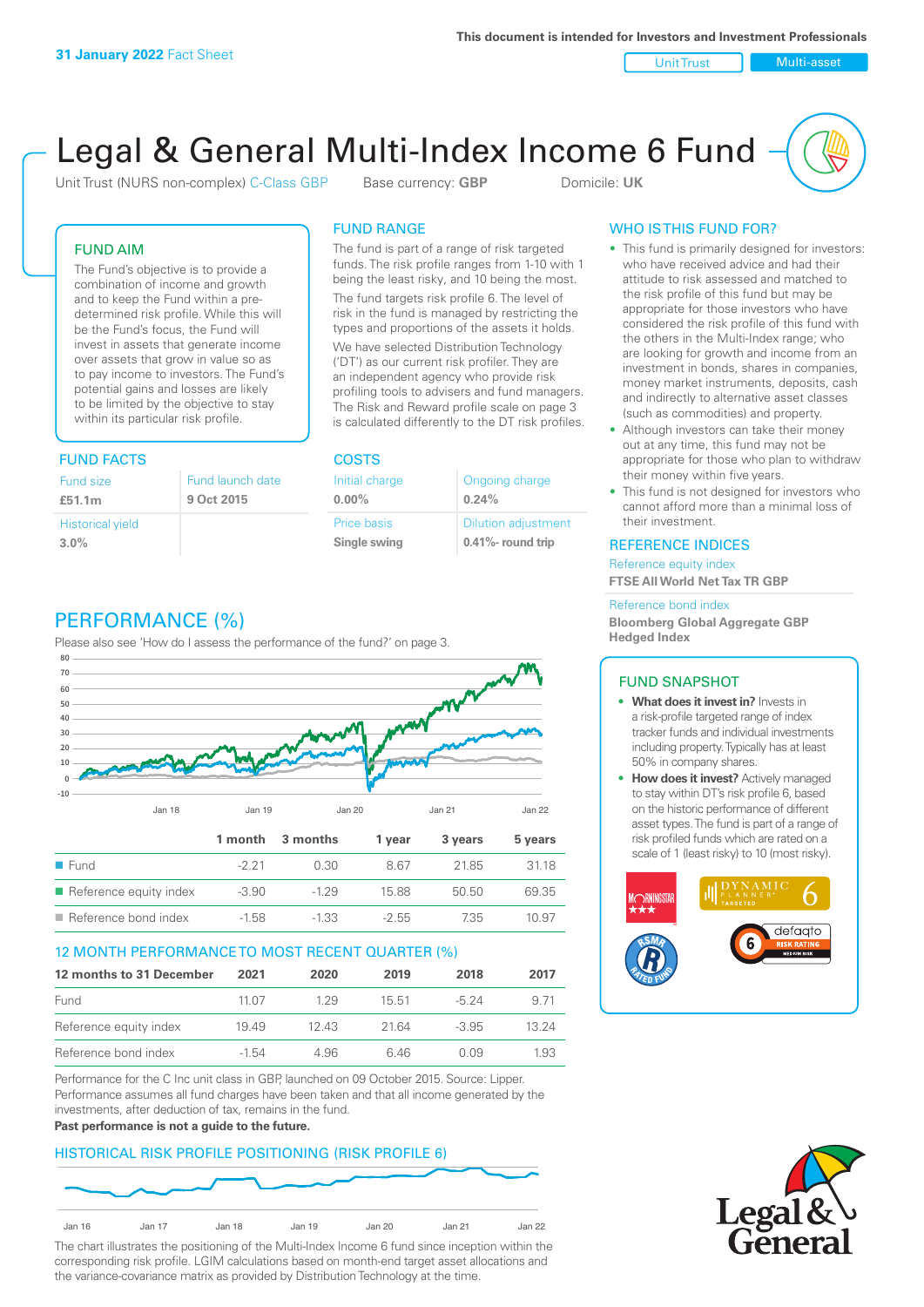# Legal & General Multi-Index Income 6 Fund

Unit Trust (NURS non-complex) C-Class GBP

# PORTFOLIO BREAKDOWN

All data source LGIM unless otherwise stated. Totals may not sum due to rounding.





# FUND MANAGERS

The fund managers have responsibility for managing the multi-index fund range. They are part of the Multi-Asset Funds (MAF) team in LGIM. This team focuses on designing and managing multi-asset funds that are tailored to match the specific objectives of various client types. The team sits within a wider Asset Allocation team which combines both depth of experience with a broad range of expertise from different fields, including fund management, investment consulting and risk management roles.

# TOP 10 HOLDINGS (%)

| L&G Quality Equity Dividends ESG Exclusions UK ETF               | 20.0 |
|------------------------------------------------------------------|------|
| L&G Quality Equity Dividends ESG Exclusions Emerging Markets ETF | 9.0  |
| L&G Quality Equity Dividends ESG Exclusions Europe ex UK ETF     | 8.0  |
| L&G US Index Trust                                               | 7.5  |
| L&G UK Index Trust                                               | 7.0  |
| L&G Quality Equity Dividends ESG Exclusions Asia ex Japan ETF    | 7.0  |
| L&G Emerging Markets Government Bond (Local Currency) Index Fund | 5.5  |
| L&G Emerging Markets Government Bond (US\$) Index Fund           | 5.5  |
| L&G Active Global High Yield Bond Fund                           | 5.0  |
| Global REITs Index Trust                                         | 4.0  |